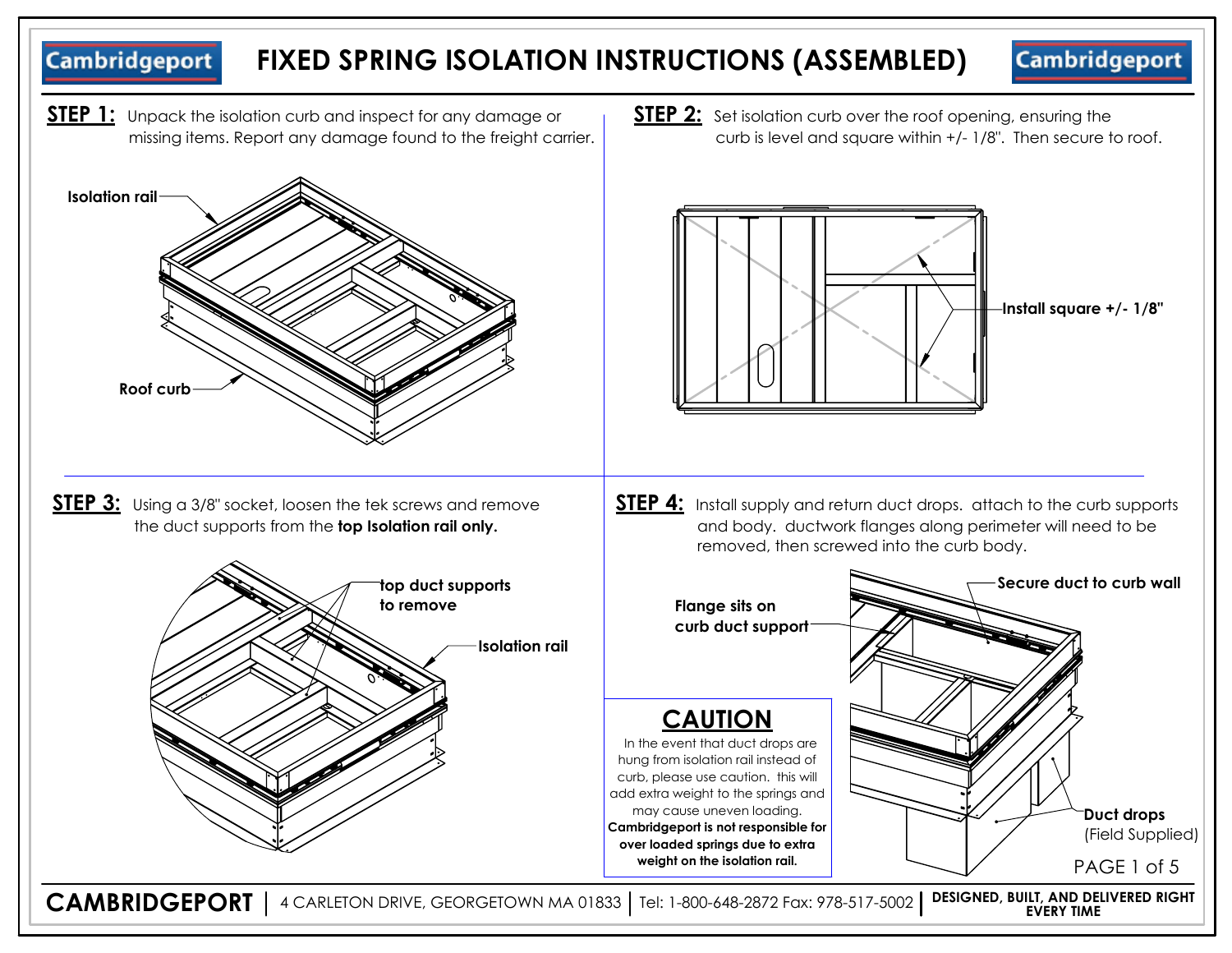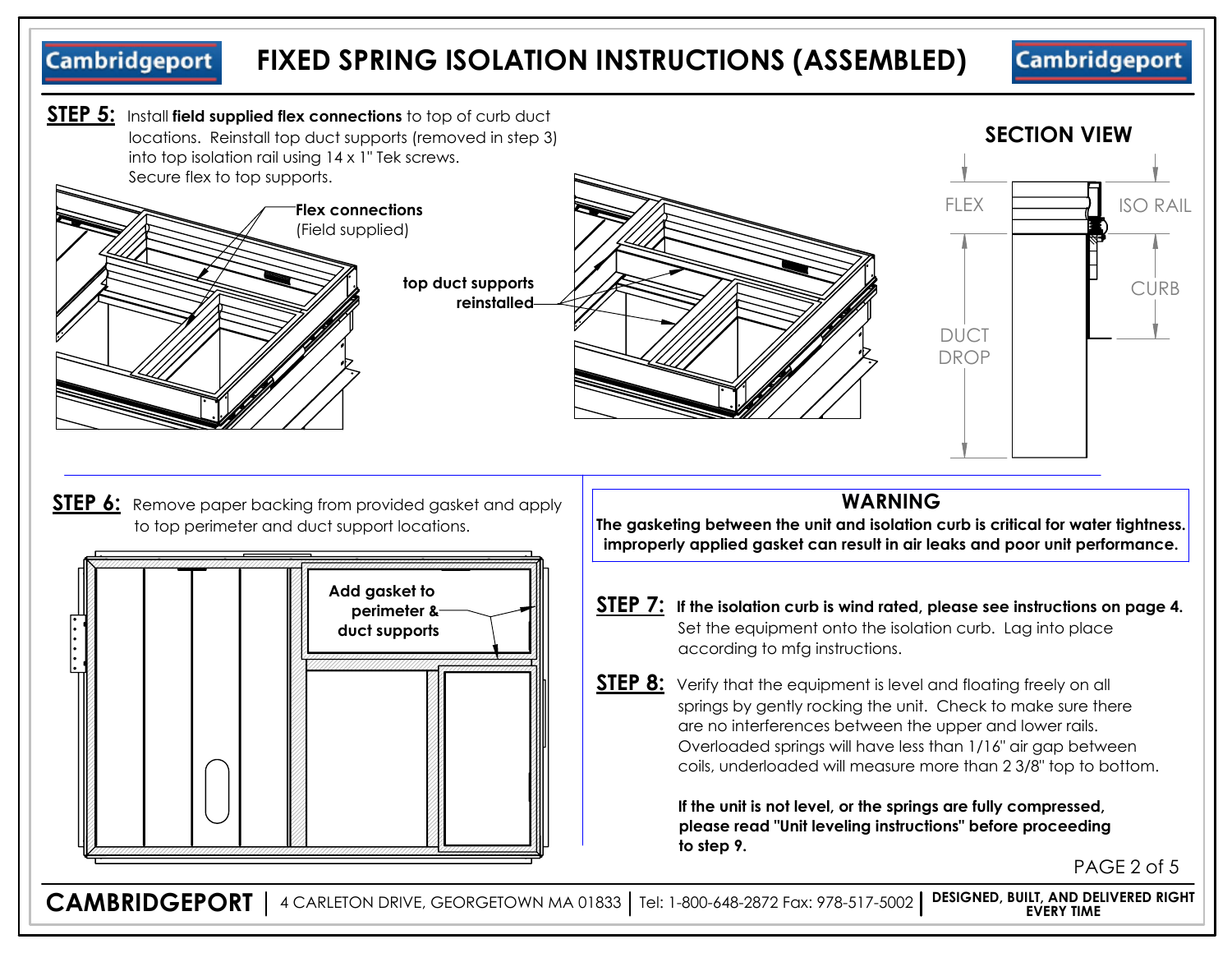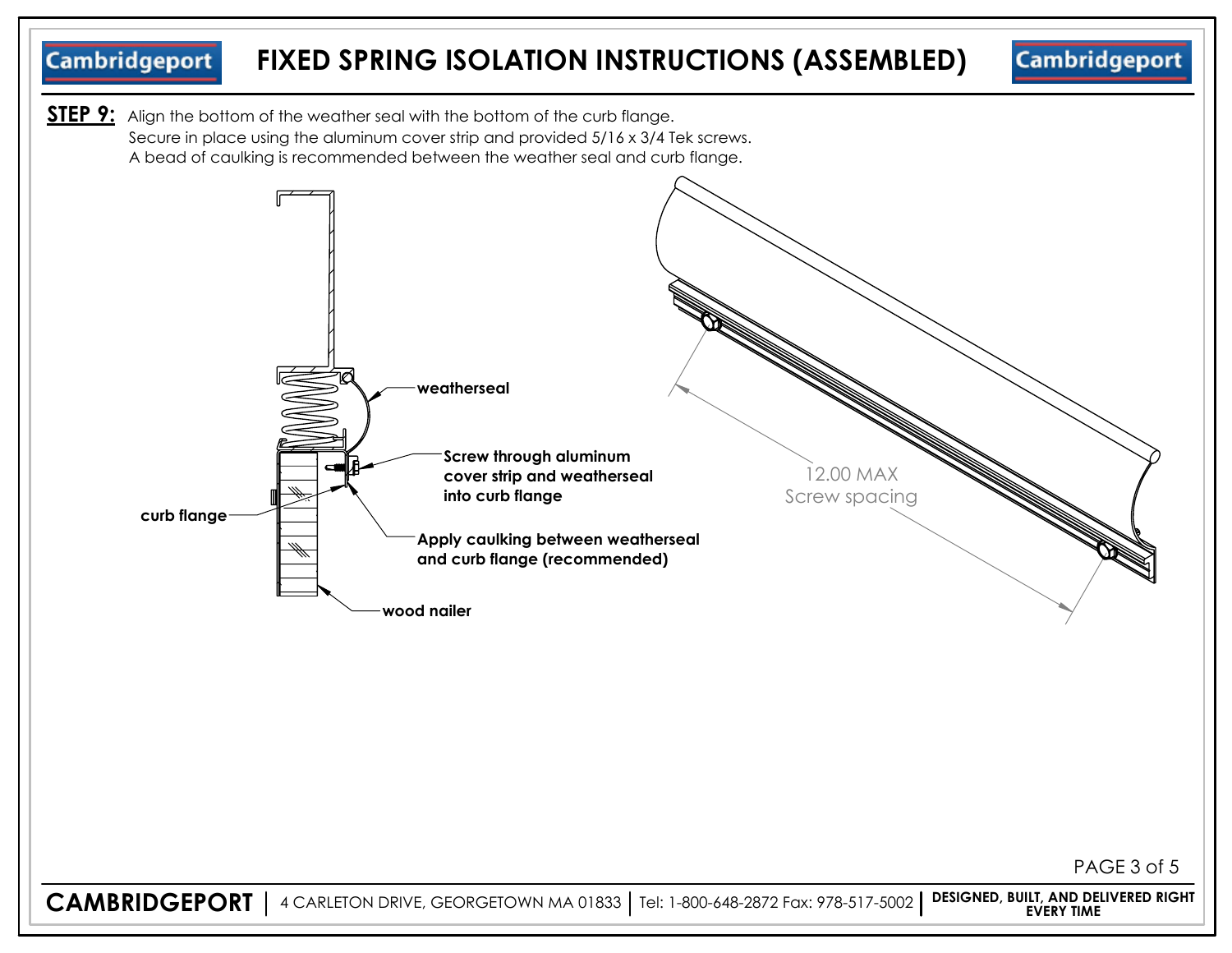**Cambridgeport CLIP ATTACHMENT (WIND RATED CURB ONLY) Cambridgeport** Wind clips will need to be attached to the isolation rail prior to lowering the unit. All clips and hardware will be provided with the curb. Attach the clips to the iso rail using the 3/8-16 x 1" bolts with lock and flat washers. backing plate will go on the inside of the rail and include captive nuts. **Note: Please refer to the clip orientation cross section paperwork provided with the curb. This is to ensure that the clip is installed correctly and in the right location.**  lower unit onto the isolation rail and attach clips to the unit base rail using provided 1/4-14 Tek screws. **All holes in clip must be utilized to acheive required rating. Backing plate Unit base rail Before setting unit attach clips into pre-drilled holes with provided harware Attach using Tek screws** Note: Actual wind clip may look different due to variation in base rail PAGE 4 of 5**CAMBRIDGEPORT** 4 CARLETON DRIVE, GEORGETOWN MA 01833 Tel: 1-800-648-2872 Fax: 978-517-5002 **DESIGNED, BUILT, AND DELIVERED RIGHT EVERY TIME**